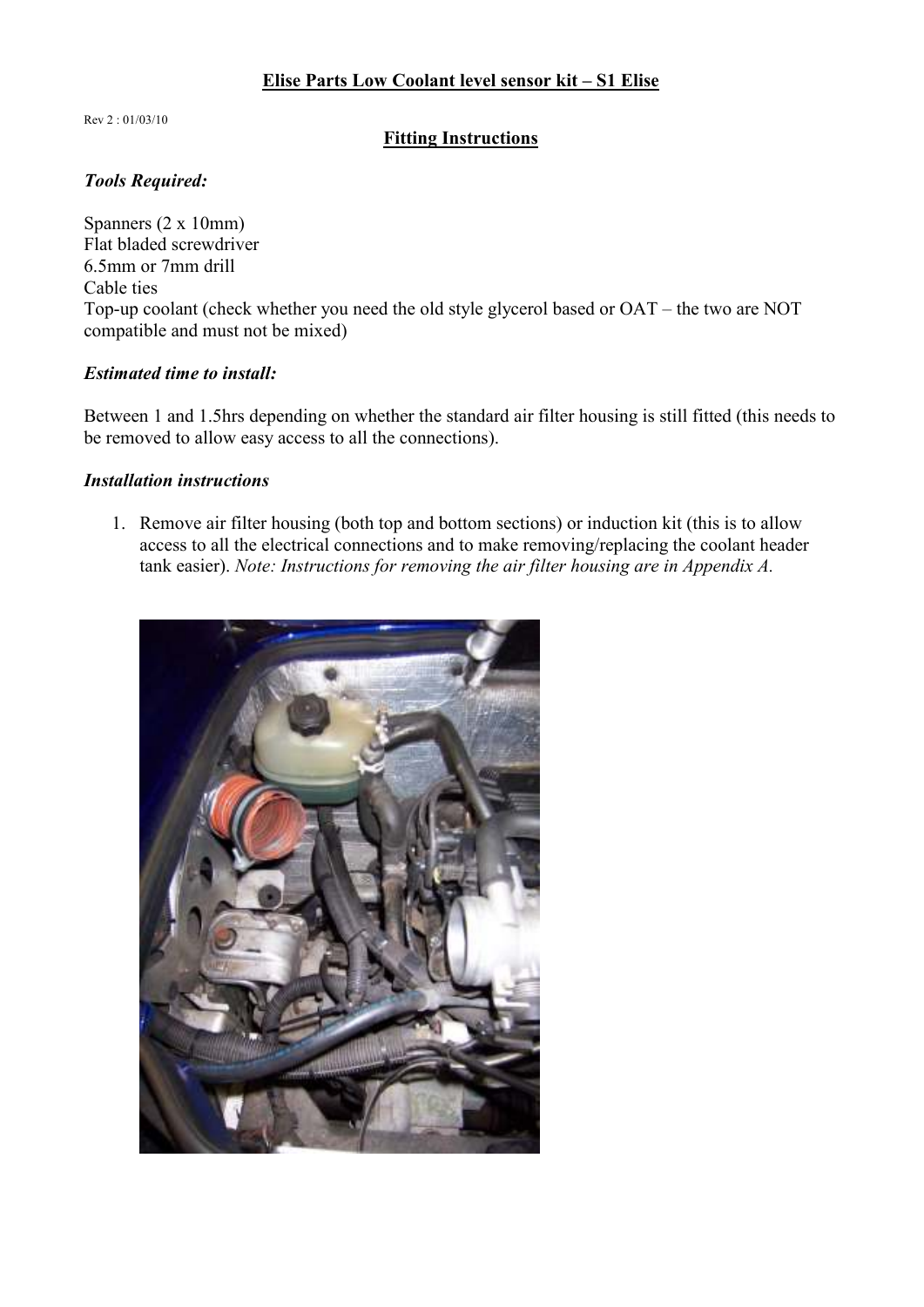2. Undo and remove the 2 nuts and bolts (10mm heads) at the rear of the header tank



Undo and disconnect the small hose on the right of the tank. Then carefully pull the tank upwards, taking care to avoid spilling coolant through the right hand tank connection, until the tank is in a position to allow the bottom hose to be released (*Note: The bottom hose will be cable-tied to part of the wiring loom near to the underside of the tank – remove these to allow the hose & tank to come up to a level where it can be disconnected easily*).



3. Undo and release the bottom hose, keep the end of the hose above the level of the engine (to avoid coolant loss) and take away the old tank. Reconnect the replacement tank from the kit to the bottom hose and re-fit it to the mount, reconnecting the small hose. Add coolant to the correct level.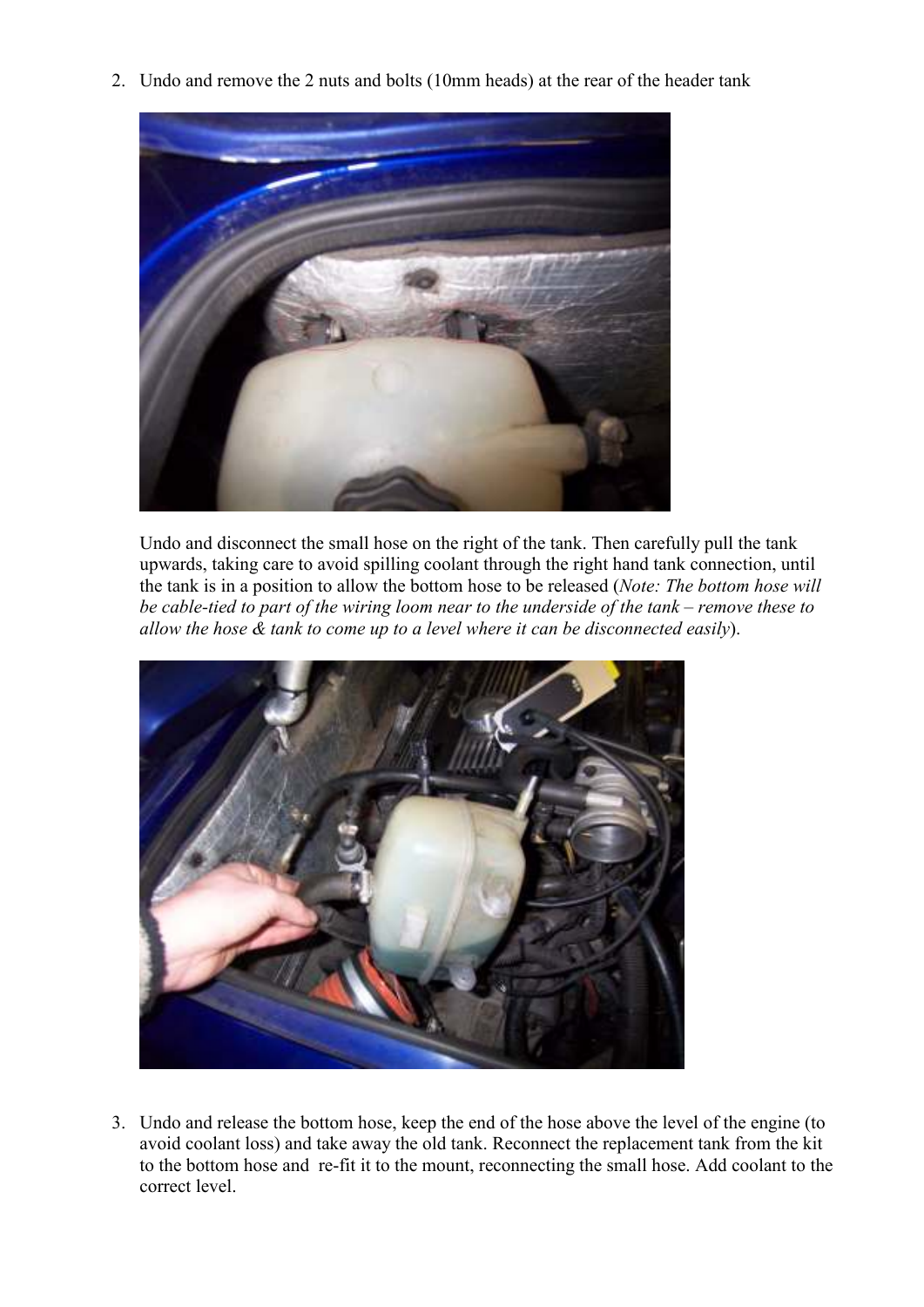

4. Electrical connections.

The electronics part of the kit consists of 3 separate connectors. One goes to the sensor on the bottom of the new coolant header tank, one is a bridge connection that links into the gearbox reverse switch loom and the final connector fits to an existing but unused connector (that Lotus obviously intended for this use as it illuminates the orange coolant/overheat warning light on the Stack).

i) Connector with wire spring clip, connects to the sensor at the bottom of the new coolant tank. Note you'll need to remove the wire clip and refit it after the connector is located - take care not to drop it!

ii) Locate the wires running to the reverse light switch on the top of the gearbox:-



Pull the connection apart (bullet type connectors) on the *Yellow/Green* wire and re-connect with the connections from the low level kit (which has a corresponding green/yellow colour scheme):-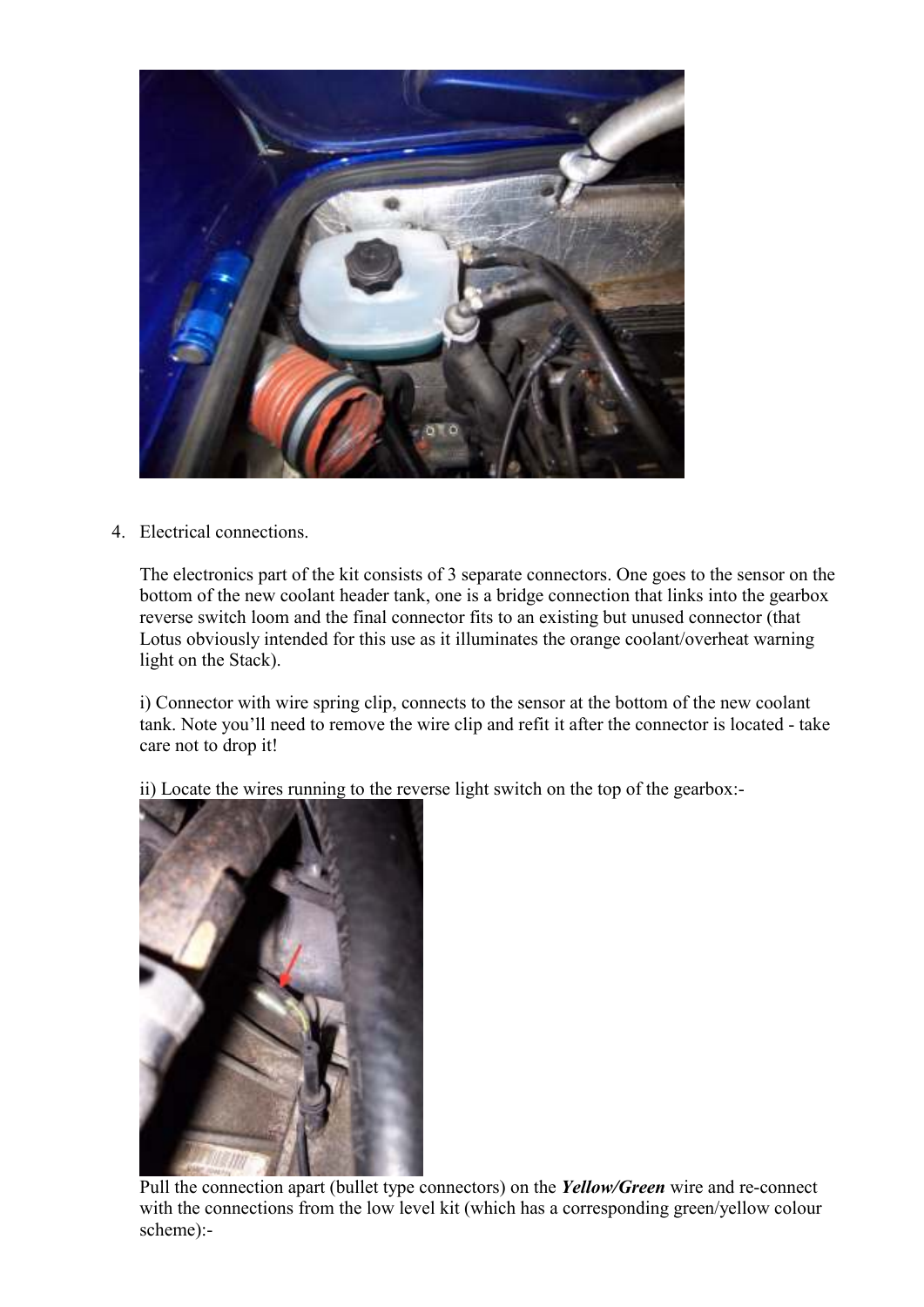

iii) The final connector is located on the far side of the multi function relay unit (MFRU), close to where the loom for the rear clam lights enters the bootbox (on post 1998 cars) – a torch will be needed to locate it:-



Connect the final connector from the kit to it:-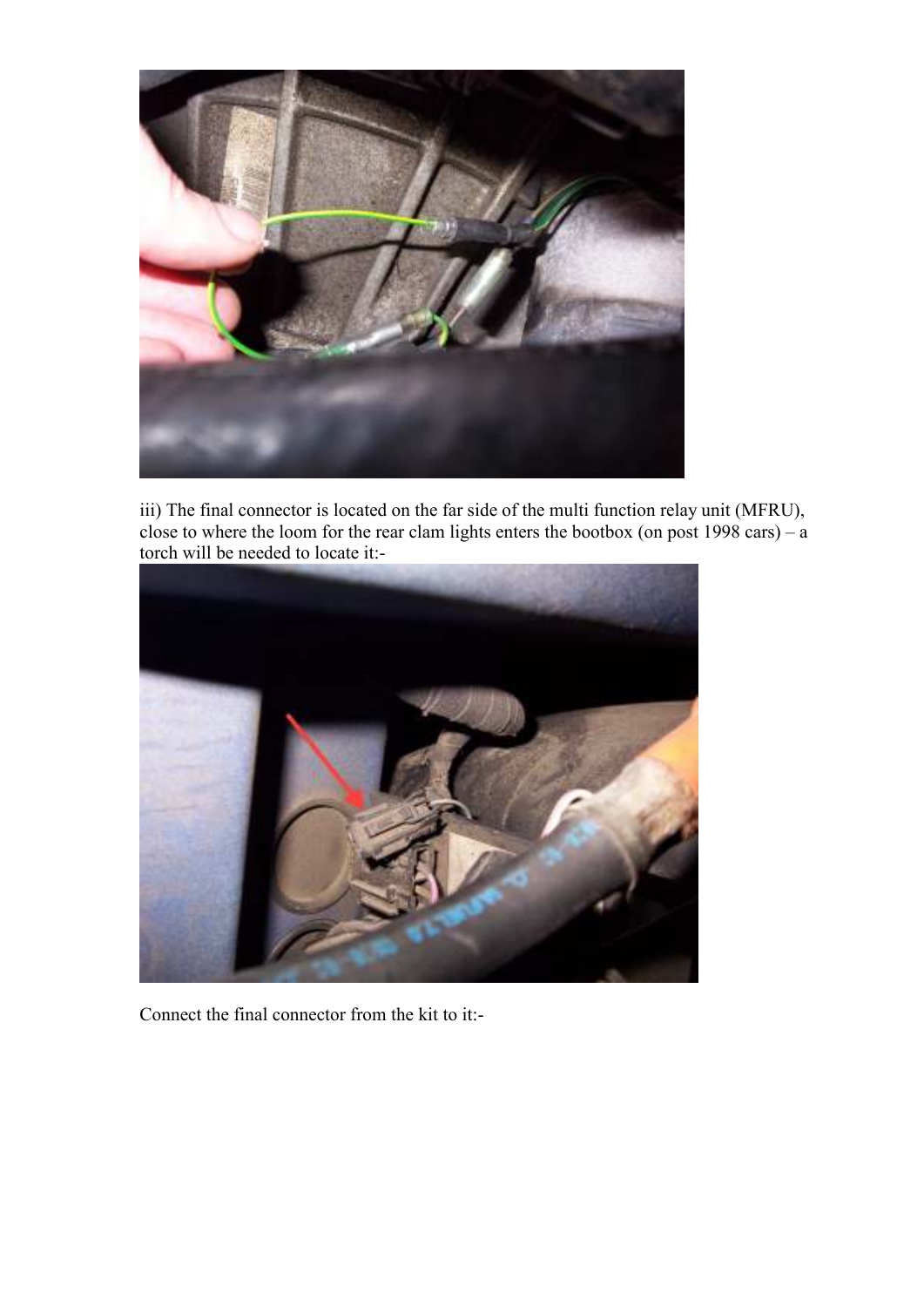

5. Mounting the electronic control unit.

On later S1's with a bootbox, the best location for the control unit is on the bootbox bulkhead, above the ecu but towards the nearside of the car:-

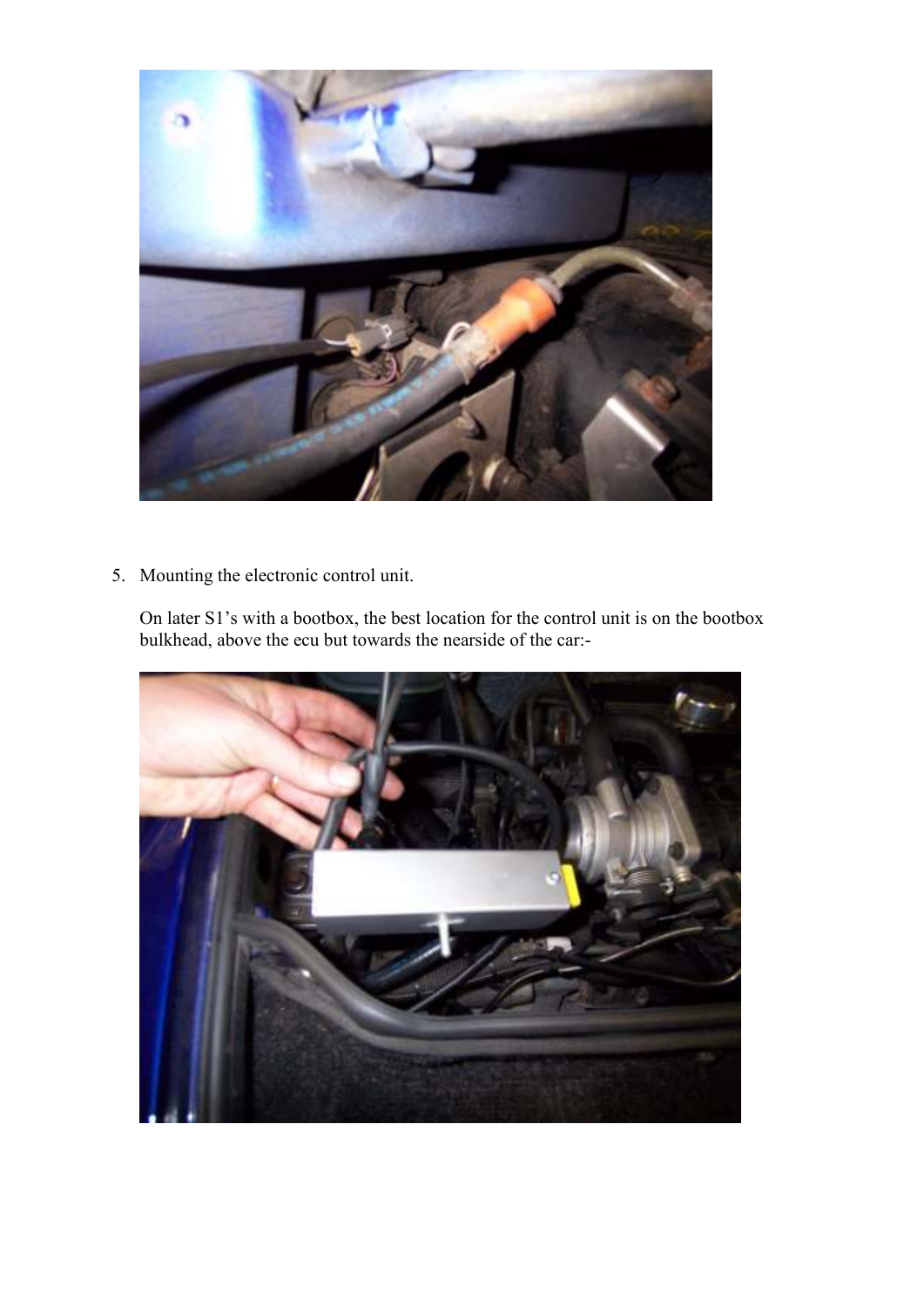To mount drill either a 6.5 or 7mm diameter hole in approximately the following position:-



Bolt the unit to the bulkhead:-



Finally, find a sensible routing for the wires and secure with cable ties, before refitting the air filter housing or induction kit:-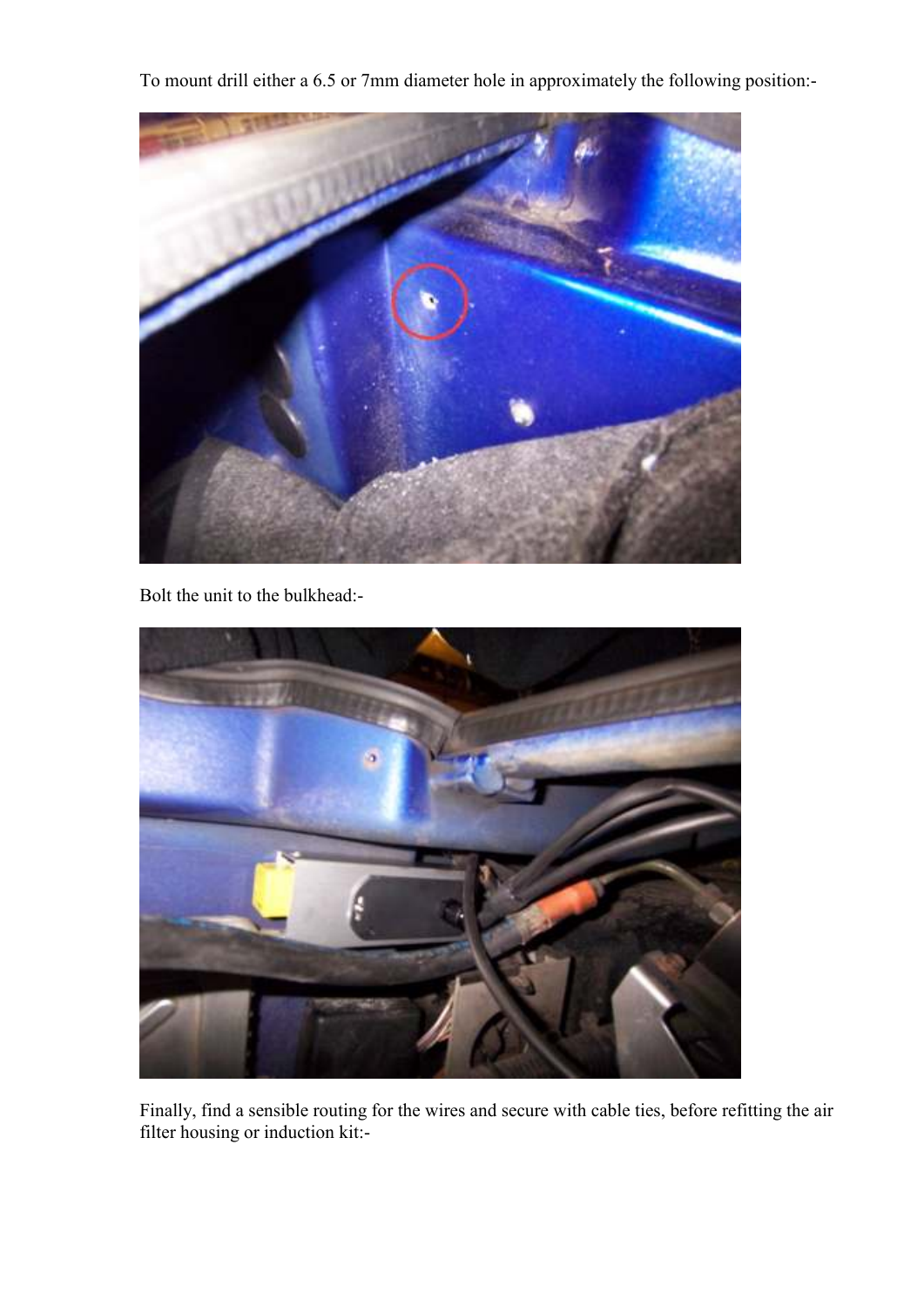

# *Testing*

To test the functioning of the unit, turn on the ignition (no need to start the engine), remove the coolant tank cap (provided the engine hasn't been running!) and use a long thin screwdriver or similar to push the white circular 'float' ring to the bottom of the tank and hold it there for more than 15 seconds. After approximately 15 seconds you will hear the relay click and the orange coolant warning light on the stack will illuminate:-



Note: This will stay illuminated for approximately 15 seconds after the circular 'float' ring is released (and thus returns to the top of the coolant in the tank).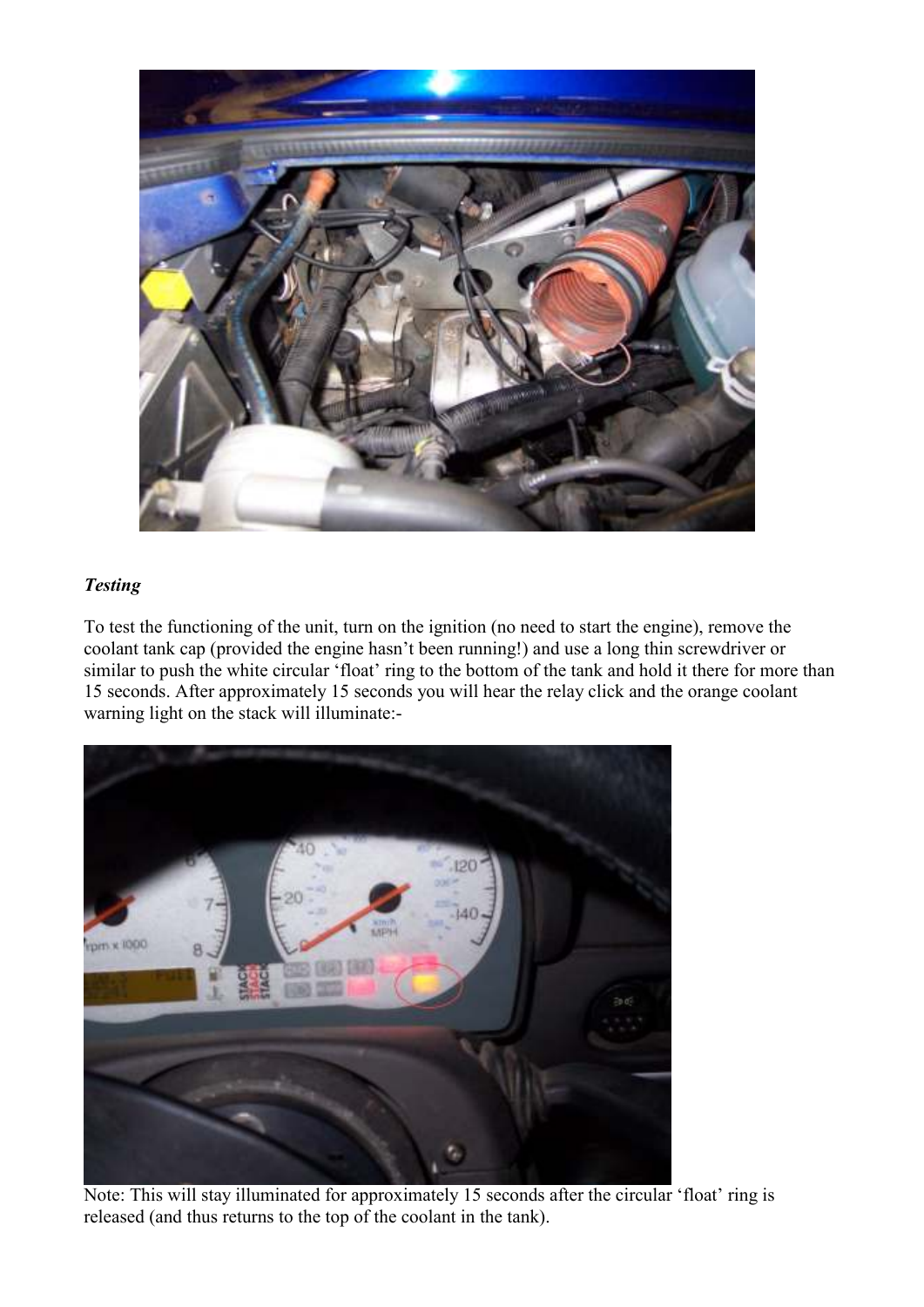# *Appendix A*

# *Removing the standard Air filter housing*

1. Remove the throttle air intake hose



*Note*: The clip at the throttle body end may not be a jubilee clip. If it is as shown below, a flat bladed screwdriver is required to spring it apart.

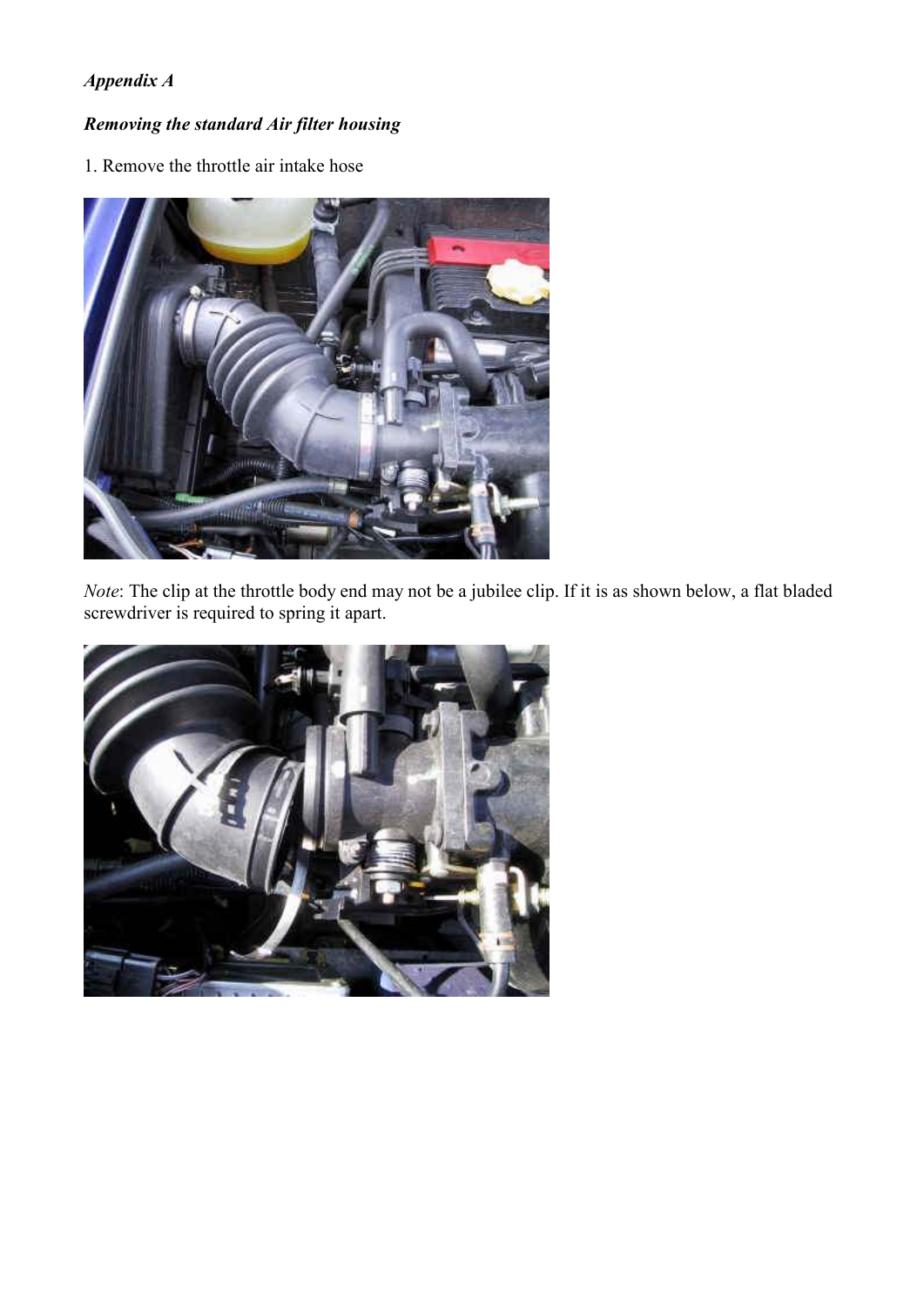2. Release the 4 spring clip fasteners that hold the air filter housing top to the lower half:-



To release a fastener lift the lower part of the spring clip up towards you, releasing the fastener tension and allowing the lid to become free. Note that the clips nearest the rear of the car are difficult to get at, and the use of a screwdriver to release the left-hand one maybe necessary.

3. Remove the air filter housing upper lid and filter:-



4. Removing the lower half of the air filter housing

Looking into the empty housing you can see the location of the housing mounts, one being a nut inset into the wall of the housing (flush with the inside), the other a plastic fastener.